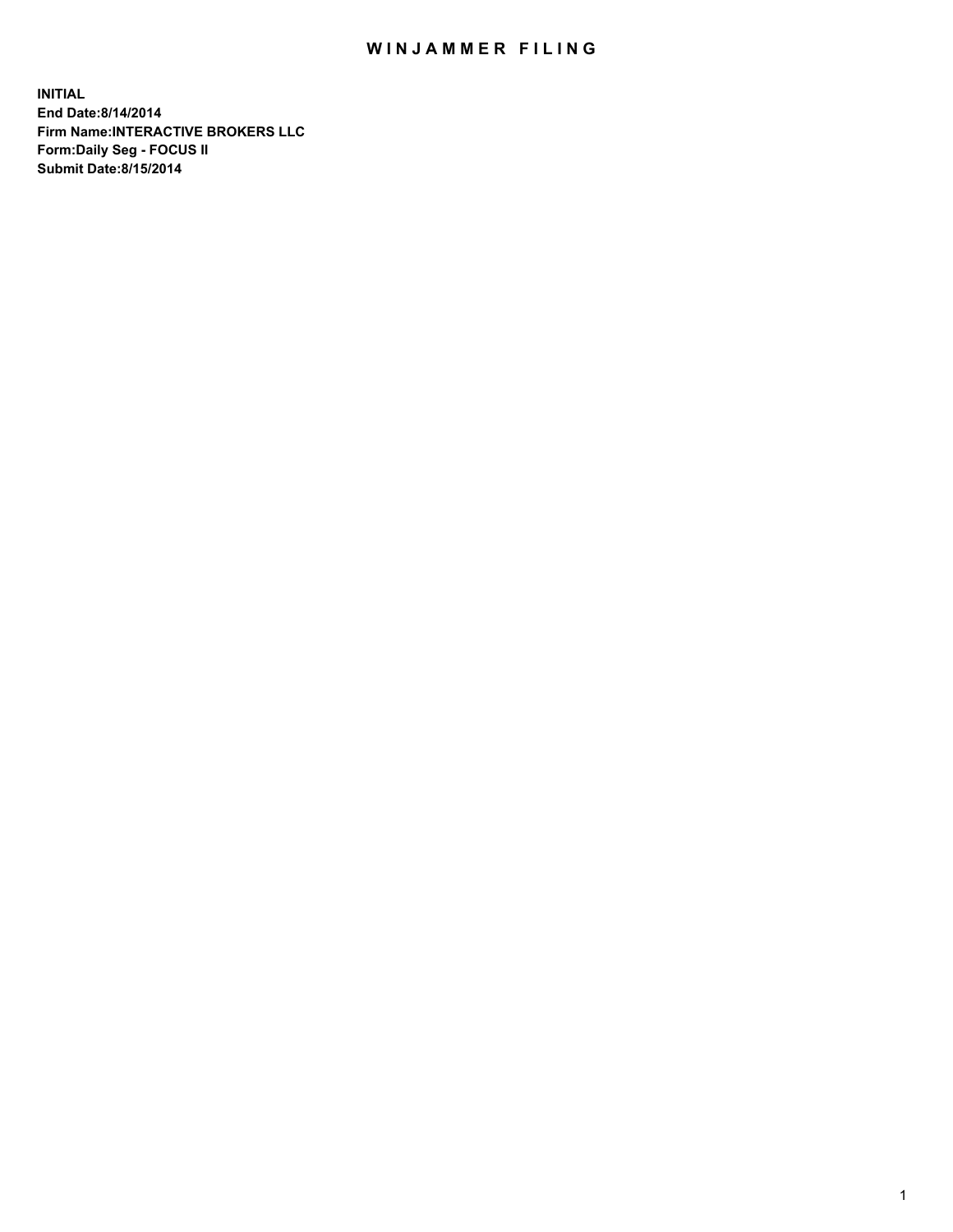## **INITIAL End Date:8/14/2014 Firm Name:INTERACTIVE BROKERS LLC Form:Daily Seg - FOCUS II Submit Date:8/15/2014 Daily Segregation - Cover Page**

| Name of Company<br><b>Contact Name</b><br><b>Contact Phone Number</b><br><b>Contact Email Address</b>    | <b>INTERACTIVE BROKERS LLC</b><br><b>Michael Ellman</b><br>203-422-8926<br>mellman@interactivebrokers.co<br>$m$ |
|----------------------------------------------------------------------------------------------------------|-----------------------------------------------------------------------------------------------------------------|
| FCM's Customer Segregated Funds Residual Interest Target (choose one):<br>a. Minimum dollar amount: ; or | $\overline{\mathbf{0}}$                                                                                         |
| b. Minimum percentage of customer segregated funds required:% ; or                                       | 0                                                                                                               |
| c. Dollar amount range between: and; or                                                                  | 155,000,000 245,000,000                                                                                         |
| d. Percentage range of customer segregated funds required between:% and%.                                | 0 <sub>0</sub>                                                                                                  |
| FCM's Customer Secured Amount Funds Residual Interest Target (choose one):                               |                                                                                                                 |
| a. Minimum dollar amount: ; or                                                                           | $\overline{\mathbf{0}}$                                                                                         |
| b. Minimum percentage of customer secured funds required:% ; or                                          | 0                                                                                                               |
| c. Dollar amount range between: and; or                                                                  | 80,000,000 120,000,000                                                                                          |
| d. Percentage range of customer secured funds required between:% and%.                                   | 0 <sub>0</sub>                                                                                                  |
| FCM's Cleared Swaps Customer Collateral Residual Interest Target (choose one):                           |                                                                                                                 |
| a. Minimum dollar amount: ; or                                                                           | $\overline{\mathbf{0}}$                                                                                         |
| b. Minimum percentage of cleared swaps customer collateral required:% ; or                               | $\overline{\mathbf{0}}$                                                                                         |
| c. Dollar amount range between: and; or                                                                  | 0 <sub>0</sub>                                                                                                  |
| d. Percentage range of cleared swaps customer collateral required between:% and%.                        | 0 <sub>0</sub>                                                                                                  |
| Current ANC:on                                                                                           | 2,360,647,294 14-AUG-2014                                                                                       |
| <b>Broker Dealer Minimum</b>                                                                             | 344,815,306                                                                                                     |
| Debit/Deficit - CustomersCurrent AmountGross Amount                                                      |                                                                                                                 |
| Domestic Debit/Deficit                                                                                   | 3,137,420                                                                                                       |
| Foreign Debit/Deficit                                                                                    | 2,826,4420                                                                                                      |
| Debit/Deficit - Non CustomersCurrent AmountGross Amount                                                  |                                                                                                                 |
| Domestic Debit/Deficit<br>Foreign Debit/Deficit                                                          | 0 <sub>0</sub>                                                                                                  |
| Proprietary Profit/Loss                                                                                  | 0 <sub>0</sub>                                                                                                  |
| Domestic Profit/Loss                                                                                     |                                                                                                                 |
| Foreign Profit/Loss                                                                                      | $\overline{\mathbf{0}}$<br>$\underline{\mathbf{0}}$                                                             |
| Proprietary Open Trade Equity                                                                            |                                                                                                                 |
| Domestic OTE                                                                                             | <u>0</u>                                                                                                        |
| Foreign OTE                                                                                              | <u>0</u>                                                                                                        |
| <b>SPAN</b>                                                                                              |                                                                                                                 |
| <b>Customer SPAN Calculation</b>                                                                         | 1,136,115,715                                                                                                   |
| Non-Customer SPAN Calcualation                                                                           | 14,003,940                                                                                                      |
| Proprietary Capital Charges                                                                              | <u>0</u>                                                                                                        |
| Minimum Dollar Amount Requirement                                                                        | 20,000,000 [7465]                                                                                               |
| Other NFA Dollar Amount Requirement                                                                      | 21,546,022 [7475]                                                                                               |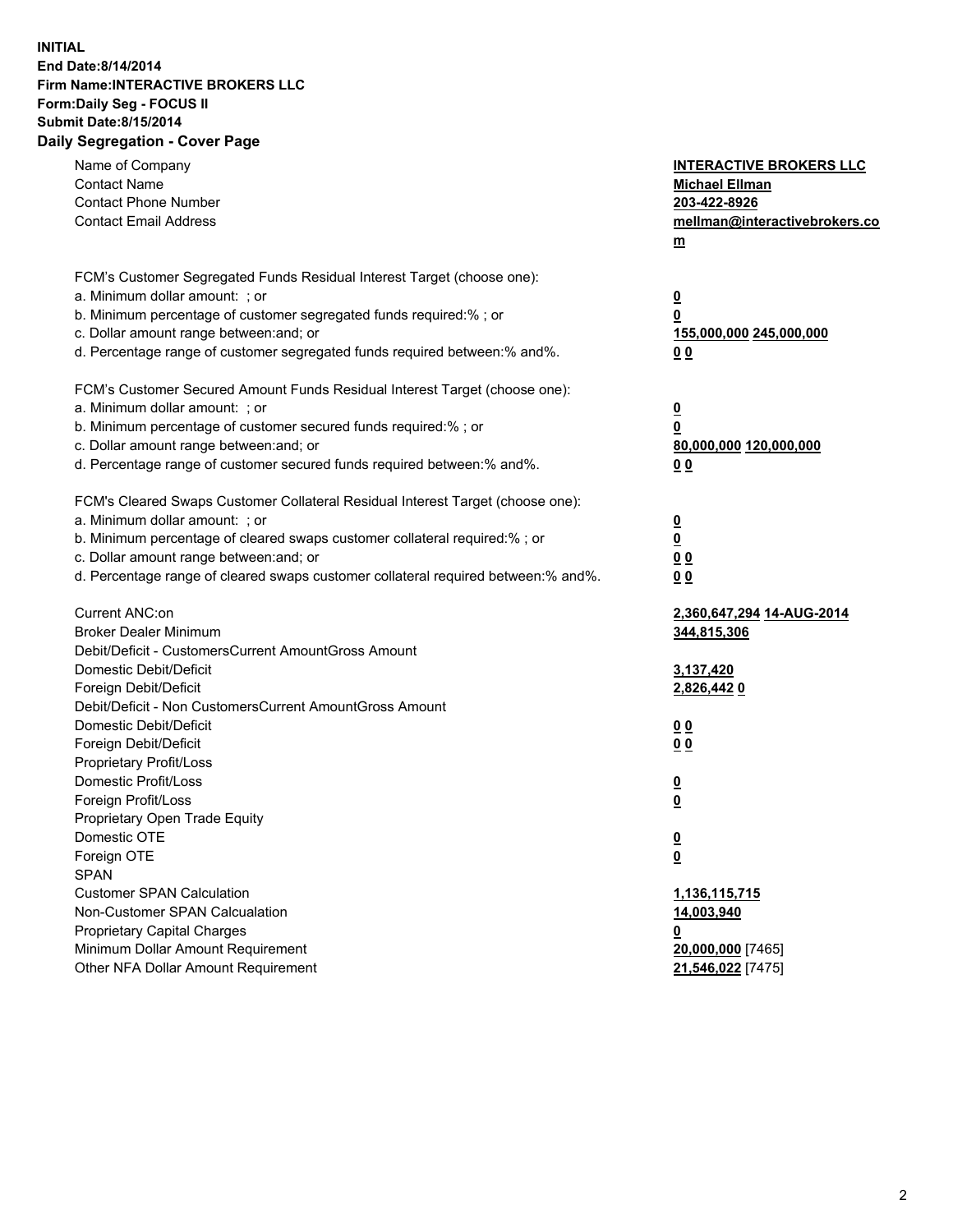## **INITIAL End Date:8/14/2014 Firm Name:INTERACTIVE BROKERS LLC Form:Daily Seg - FOCUS II Submit Date:8/15/2014 Daily Segregation - Secured Amounts**

|                | Daily Jegregation - Jeculed Aniounts                                                                       |                                   |
|----------------|------------------------------------------------------------------------------------------------------------|-----------------------------------|
|                | Foreign Futures and Foreign Options Secured Amounts                                                        |                                   |
|                | Amount required to be set aside pursuant to law, rule or regulation of a foreign                           | $0$ [7305]                        |
|                | government or a rule of a self-regulatory organization authorized thereunder                               |                                   |
| 1.             | Net ledger balance - Foreign Futures and Foreign Option Trading - All Customers                            |                                   |
|                | A. Cash                                                                                                    | 318,040,538 [7315]                |
|                | B. Securities (at market)                                                                                  | $0$ [7317]                        |
| 2.             | Net unrealized profit (loss) in open futures contracts traded on a foreign board of trade                  | 4,855,910 [7325]                  |
| 3.             | Exchange traded options                                                                                    |                                   |
|                | a. Market value of open option contracts purchased on a foreign board of trade                             | 100,433 [7335]                    |
|                | b. Market value of open contracts granted (sold) on a foreign board of trade                               | -107,854 [7337]                   |
| 4.             | Net equity (deficit) (add lines 1.2. and 3.)                                                               | 313, 177, 207 [7345]              |
| 5.             | Account liquidating to a deficit and account with a debit balances - gross amount                          | 2,826,442 [7351]                  |
|                | Less: amount offset by customer owned securities                                                           | 0 [7352] 2,826,442 [7354]         |
| 6.             | Amount required to be set aside as the secured amount - Net Liquidating Equity                             | 316,003,649 [7355]                |
|                | Method (add lines 4 and 5)                                                                                 |                                   |
| 7.             | Greater of amount required to be set aside pursuant to foreign jurisdiction (above) or line                | 316,003,649 [7360]                |
|                | 6.                                                                                                         |                                   |
|                | FUNDS DEPOSITED IN SEPARATE REGULATION 30.7 ACCOUNTS                                                       |                                   |
| $\mathbf{1}$ . | Cash in banks                                                                                              |                                   |
|                | A. Banks located in the United States                                                                      | 338,462,383 [7500]                |
|                | B. Other banks qualified under Regulation 30.7                                                             | 0 [7520] 338,462,383 [7530]       |
| 2.             | Securities                                                                                                 |                                   |
|                | A. In safekeeping with banks located in the United States                                                  | $0$ [7540]                        |
|                | B. In safekeeping with other banks qualified under Regulation 30.7                                         | 0 [7560] 0 [7570]                 |
| 3.             | Equities with registered futures commission merchants                                                      |                                   |
|                | A. Cash                                                                                                    | $0$ [7580]                        |
|                | <b>B.</b> Securities                                                                                       | $0$ [7590]                        |
|                | C. Unrealized gain (loss) on open futures contracts                                                        | $0$ [7600]                        |
|                | D. Value of long option contracts                                                                          | $0$ [7610]                        |
|                | E. Value of short option contracts                                                                         | 0 [7615] 0 [7620]                 |
| 4.             | Amounts held by clearing organizations of foreign boards of trade                                          |                                   |
|                | A. Cash                                                                                                    | $0$ [7640]                        |
|                | <b>B.</b> Securities                                                                                       | $0$ [7650]                        |
|                | C. Amount due to (from) clearing organization - daily variation                                            | $0$ [7660]                        |
|                | D. Value of long option contracts                                                                          | $0$ [7670]                        |
|                | E. Value of short option contracts                                                                         | 0 [7675] 0 [7680]                 |
| 5.             | Amounts held by members of foreign boards of trade                                                         |                                   |
|                | A. Cash                                                                                                    | 82,462,715 [7700]                 |
|                | <b>B.</b> Securities                                                                                       | $0$ [7710]                        |
|                | C. Unrealized gain (loss) on open futures contracts                                                        | $-3,600,313$ [7720]               |
|                | D. Value of long option contracts                                                                          | 100,433 [7730]                    |
|                | E. Value of short option contracts                                                                         | -107,855 [7735] 78,854,980 [7740] |
| 6.             | Amounts with other depositories designated by a foreign board of trade                                     | $0$ [7760]                        |
| 7.             | Segregated funds on hand                                                                                   | $0$ [7765]                        |
| 8.             | Total funds in separate section 30.7 accounts                                                              | 417,317,363 [7770]                |
| 9.             | Excess (deficiency) Set Aside for Secured Amount (subtract line 7 Secured Statement<br>Page 1 from Line 8) | 101,313,714 [7380]                |
| 10.            | Management Target Amount for Excess funds in separate section 30.7 accounts                                | 80,000,000 [7780]                 |
| 11.            | Excess (deficiency) funds in separate 30.7 accounts over (under) Management Target                         | 21,313,714 [7785]                 |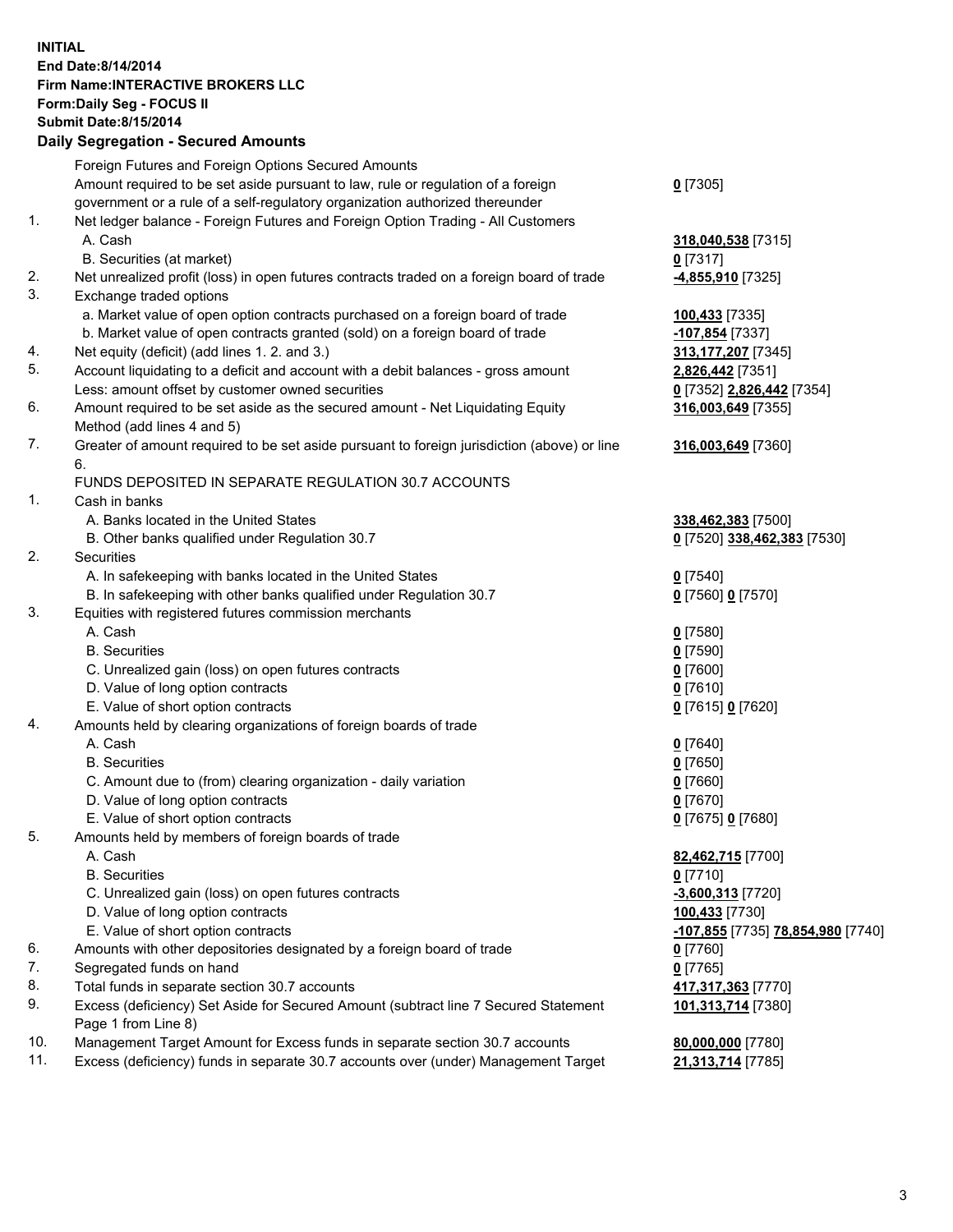**INITIAL End Date:8/14/2014 Firm Name:INTERACTIVE BROKERS LLC Form:Daily Seg - FOCUS II Submit Date:8/15/2014 Daily Segregation - Segregation Statement** SEGREGATION REQUIREMENTS(Section 4d(2) of the CEAct) 1. Net ledger balance A. Cash **2,279,228,310** [7010] B. Securities (at market) **0** [7020] 2. Net unrealized profit (loss) in open futures contracts traded on a contract market **-15,442,373** [7030] 3. Exchange traded options A. Add market value of open option contracts purchased on a contract market **77,180,626** [7032] B. Deduct market value of open option contracts granted (sold) on a contract market **-148,134,659** [7033] 4. Net equity (deficit) (add lines 1, 2 and 3) **2,192,831,904** [7040] 5. Accounts liquidating to a deficit and accounts with debit balances - gross amount **3,137,420** [7045] Less: amount offset by customer securities **0** [7047] **3,137,420** [7050] 6. Amount required to be segregated (add lines 4 and 5) **2,195,969,324** [7060] FUNDS IN SEGREGATED ACCOUNTS 7. Deposited in segregated funds bank accounts A. Cash **375,257,774** [7070] B. Securities representing investments of customers' funds (at market) **1,081,946,327** [7080] C. Securities held for particular customers or option customers in lieu of cash (at market) **0** [7090] 8. Margins on deposit with derivatives clearing organizations of contract markets A. Cash **9,363,722** [7100] B. Securities representing investments of customers' funds (at market) **84,467,695** [7110] C. Securities held for particular customers or option customers in lieu of cash (at market) **0** [7120] 9. Net settlement from (to) derivatives clearing organizations of contract markets **690,385** [7130] 10. Exchange traded options A. Value of open long option contracts **1,485,643** [7132] B. Value of open short option contracts **-3,129,324** [7133] 11. Net equities with other FCMs A. Net liquidating equity **-70,342,829** [7140] B. Securities representing investments of customers' funds (at market) **914,874,006** [7160] C. Securities held for particular customers or option customers in lieu of cash (at market) **0** [7170] 12. Segregated funds on hand **0** [7150] 13. Total amount in segregation (add lines 7 through 12) **2,394,613,399** [7180] 14. Excess (deficiency) funds in segregation (subtract line 6 from line 13) **198,644,075** [7190] 15. Management Target Amount for Excess funds in segregation **155,000,000** [7194]

16. Excess (deficiency) funds in segregation over (under) Management Target Amount Excess

**43,644,075** [7198]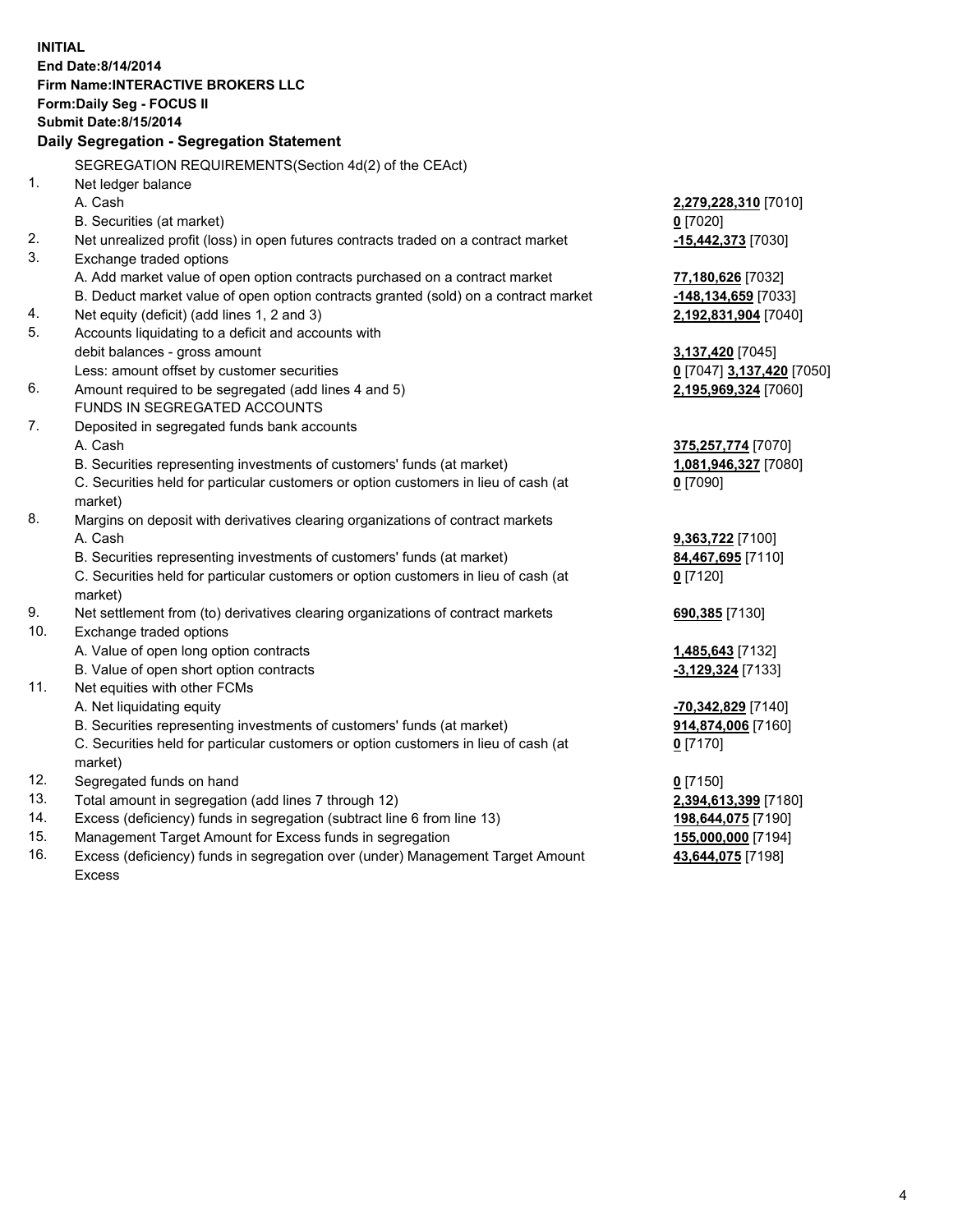## **INITIAL End Date:8/14/2014 Firm Name:INTERACTIVE BROKERS LLC Form:Daily Seg - FOCUS II Submit Date:8/15/2014 Daily Segregation - Supplemental**

| $\overline{\phantom{a}}$ | Total gross margin deficiencies - Segregated Funds Origin                              | 132,372 [9100] |  |
|--------------------------|----------------------------------------------------------------------------------------|----------------|--|
| $\sim$                   | Total gross margin deficiencies - Secured Funds Origin                                 | 4,902 [9101]   |  |
| $\blacksquare$           | Total gross margin deficiencies - Cleared Swaps Customer Collateral Funds Origin       | $0$ [9102]     |  |
| $\blacksquare$           | Total gross margin deficiencies - Noncustomer and Proprietary Accounts Origin          | $0$ [9103]     |  |
| $\blacksquare$           | Total number of accounts contributing to total gross margin deficiencies - Segregated  | $3$ [9104]     |  |
|                          | Funds Origin                                                                           |                |  |
|                          | Total number of accounts contributing to total gross margin deficiencies - Secured     | 2 [9105]       |  |
|                          | Funds Origin                                                                           |                |  |
|                          | Total number of accounts contributing to the total gross margin deficiencies - Cleared | $0$ [9106]     |  |
|                          | Swaps Customer Collateral Funds Origin                                                 |                |  |
|                          | Total number of accounts contributing to the total gross margin deficiencies -         | $0$ [9107]     |  |
|                          | Noncustomer and Proprietary Accounts Origin                                            |                |  |
|                          |                                                                                        |                |  |

- Upload a copy of the firm's daily margin report the FCM uses to issue margin calls which corresponds with the reporting date.